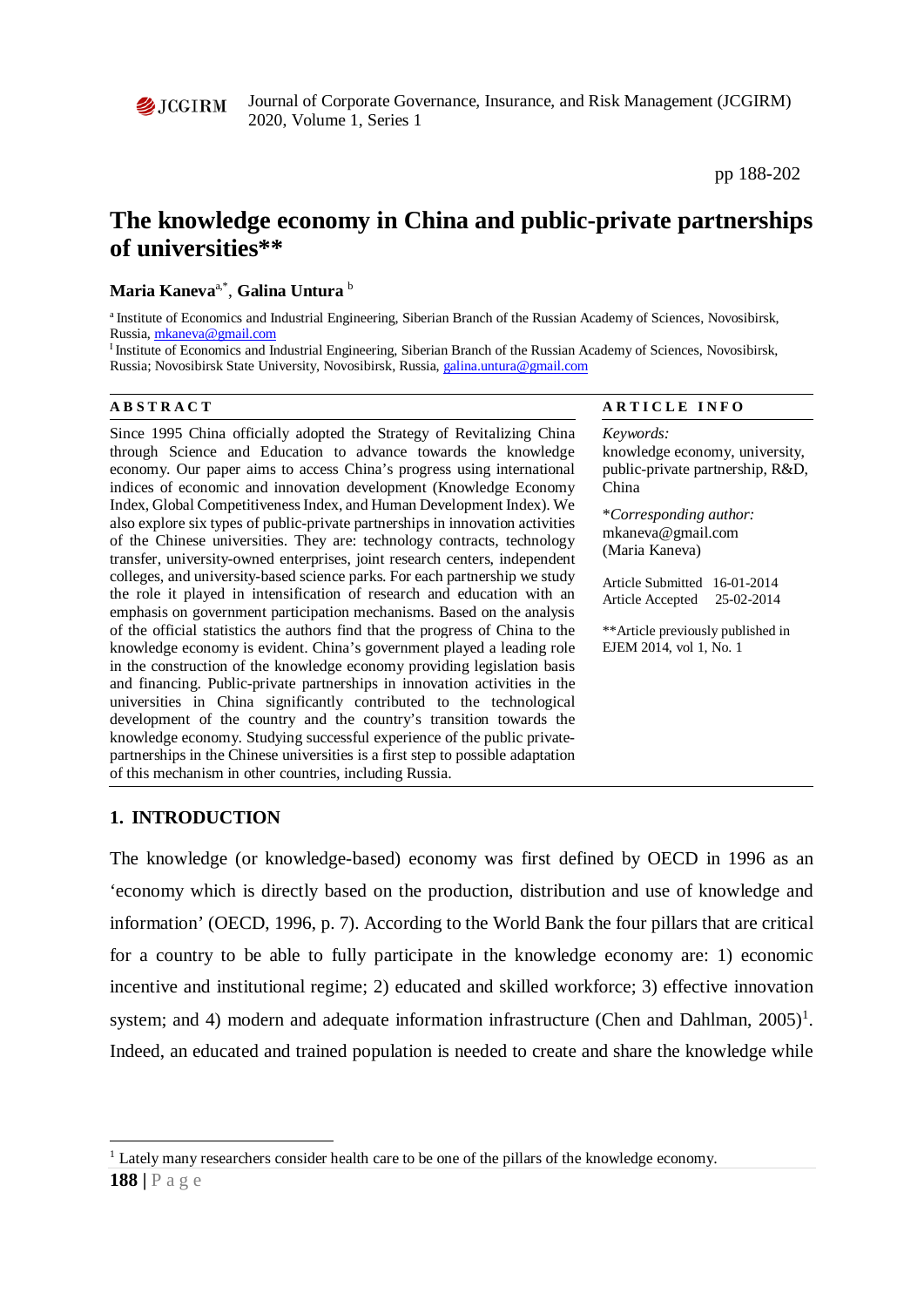ICT is required to facilitate the communication. The growth of knowledge is most rapid when institutional conditions are favorable and innovation systems are in place.

One of the countries that made a significant progress towards the knowledge economy in the past twenty years is China. In 1995 during the all-China conference on science and technology a Strategy of Revitalizing China Though Science and Education was announced and transfer from 'Made in China' model to 'Made and created in China' model (Bai, 2011) began. Among the pillars of the knowledge economy education was chosen to act a main driver of innovation changes (Li, 2003). Reforms of the education sector assumed enhancement of the quality of educational programs; compliance of the programs with international standards, and development of universities as innovation and R&D centers.

The success of the government-backed reforms improved the country's position in the international rankings that directly measure or include the knowledge economy component. In 2012 China was ranked no. 84 (score 4.37) in the Knowledge Economy Index of the World Bank as opposed to its rank no. 100 (score 3.99) seventeen years earlier, in 1995 (Knowledge economy index, 2012). It also rose up 15 places in the Global Competitiveness Index of the World Economic Forum since 2003 (the first year GCI based on a new methodology was calculated for) and in 2012-2013 was ranked no. 29 among 144 countries (Schwab, 2012). In the Human Development Index of the United Nations Development program China's position improved from rank 111 in 1995 (out of 174, HDI=0.594) to rank 101 in 2012 (out of 186, HDI=0.699) (Human Development Report, 2013). The overall position of China below top 100 is due to the fact that despite significant progress the education coverage with 7.5 mean years of schooling remains below the worldwide average. Nevertheless, the improvement in education level has been evident.

The Strategy of Revitalizing China through Science and Education assumed that the country will re-orient from adopting foreign technologies to producing its own. Chinese universities, universities' R&D and innovation activities were to play a major role in the transition. In particular, the government encouraged development of public-partnerships (PPPs) in innovation sphere of educational organizations with a set of objectives linked to the accelerated transfer to the knowledge economy. These were: enhancement of the quality of research; intensification of R&D and training; and development of close ties between universities and industry. **The aim of paper** is to study the effect of the public-private partnerships in innovation

PAGE 189| Journal of Corporate Governance, Insurance, and Risk Management | 2014, VOL. 1, Series. 1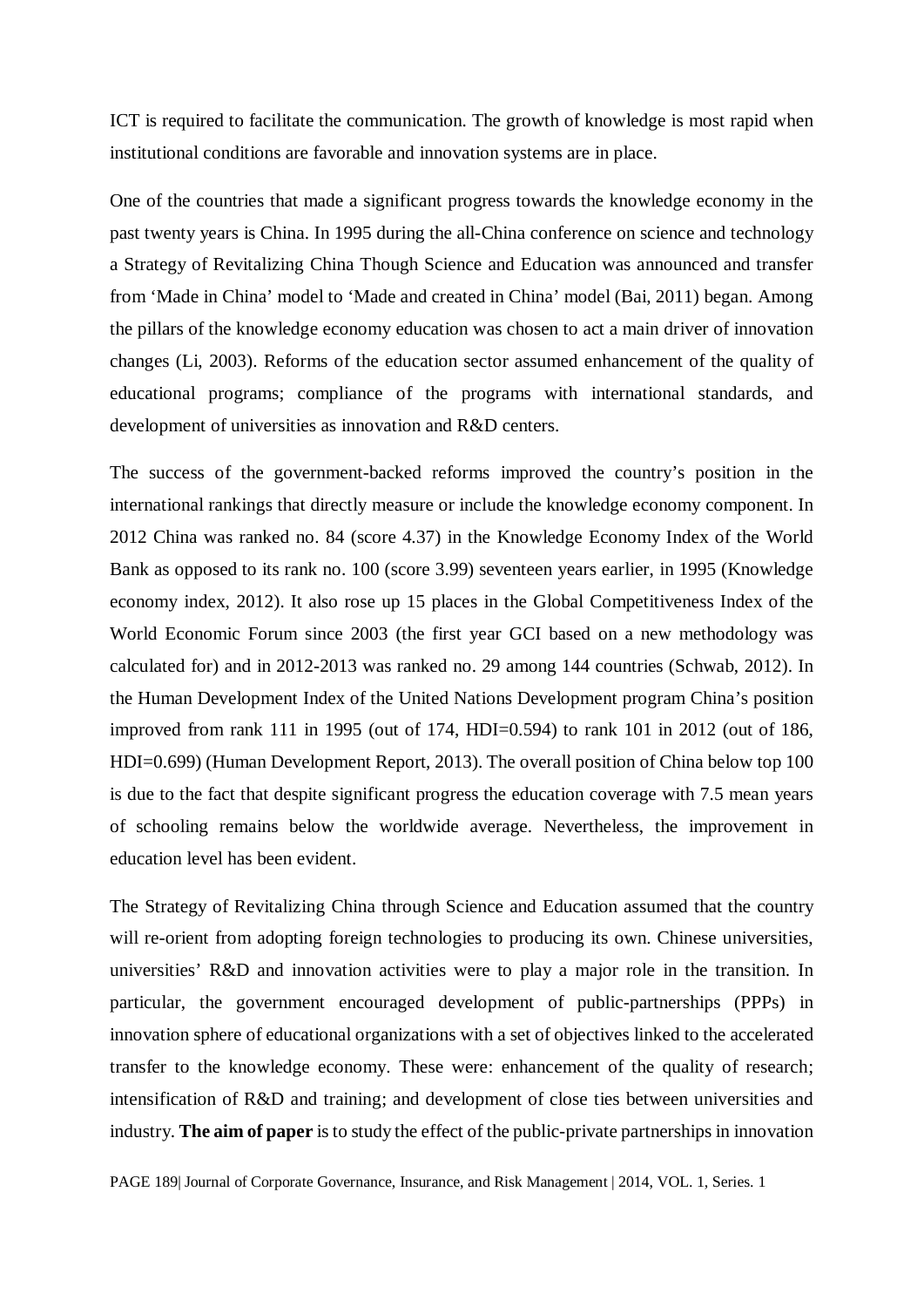activities of the universities on China's progress towards the knowledge economy with an emphasis on mechanisms of government participation.

The research is part of a broader research program 'Economics and Sociology of Science and Education' carried out at the Institute of Economics and Industrial Engineering of the Russian Academy of Sciences. The focus of the research program is on the role of different institutions (universities, research institutes, the Russian Academy of Sciences, public-private partnerships) in the development of science and technology in different countries. Successful functioning of public-private partnerships in the innovation activities of the Chinese universities stimulated the authors to study PPPs in more detail to further consider adaptation of the PPP mechanism in the Russian universities.

In section 2 we present literature review on the topic. In section 3 we describe the methodology chosen to address the research topic and three empirical questions. Section 4 presents the results and discussion. Section 5 concludes.

| Type of public-private<br>partnership | Description                     | Goals/objectives pursued by the government      |
|---------------------------------------|---------------------------------|-------------------------------------------------|
| Technology contracts                  | TC type 1: technology           | -partial financing of universities by private   |
| (TCs)                                 | development                     | companies                                       |
|                                       | Joint research: firm sets       | -development of applied science in universities |
|                                       | research task and together      | and close ties between science and industry     |
|                                       | with university employees       | -creation of new jobs for university graduates  |
|                                       | finds solution                  | -transfer of tacit knowledge from science to    |
|                                       | TC type 2&3: technical          | industry                                        |
|                                       | services and technical          |                                                 |
|                                       | consultancy                     |                                                 |
|                                       | Provision of information        |                                                 |
|                                       | about different technologies    |                                                 |
|                                       | and organization of training in |                                                 |
|                                       | different technical disciplines |                                                 |
| Technology transfer and               | TT type 1: transfer of patents  | Transition from 'Made in China' to 'Made and    |
| licensing (TT)                        | TT type 2: patent licensing     | created in China' strategy via:                 |
|                                       | TT type 3: non-patent           | development of universities as major<br>1)      |
|                                       | technology transfer             | research centers                                |
|                                       |                                 | 2)<br>enhancement of China's reputation at the  |
|                                       |                                 | international scientific arena (through         |
|                                       |                                 | increase of patenting activity).                |

**Table 2**: Types of public-private partnerships in innovation activities of higher education institutions in China and objectives pursued by the government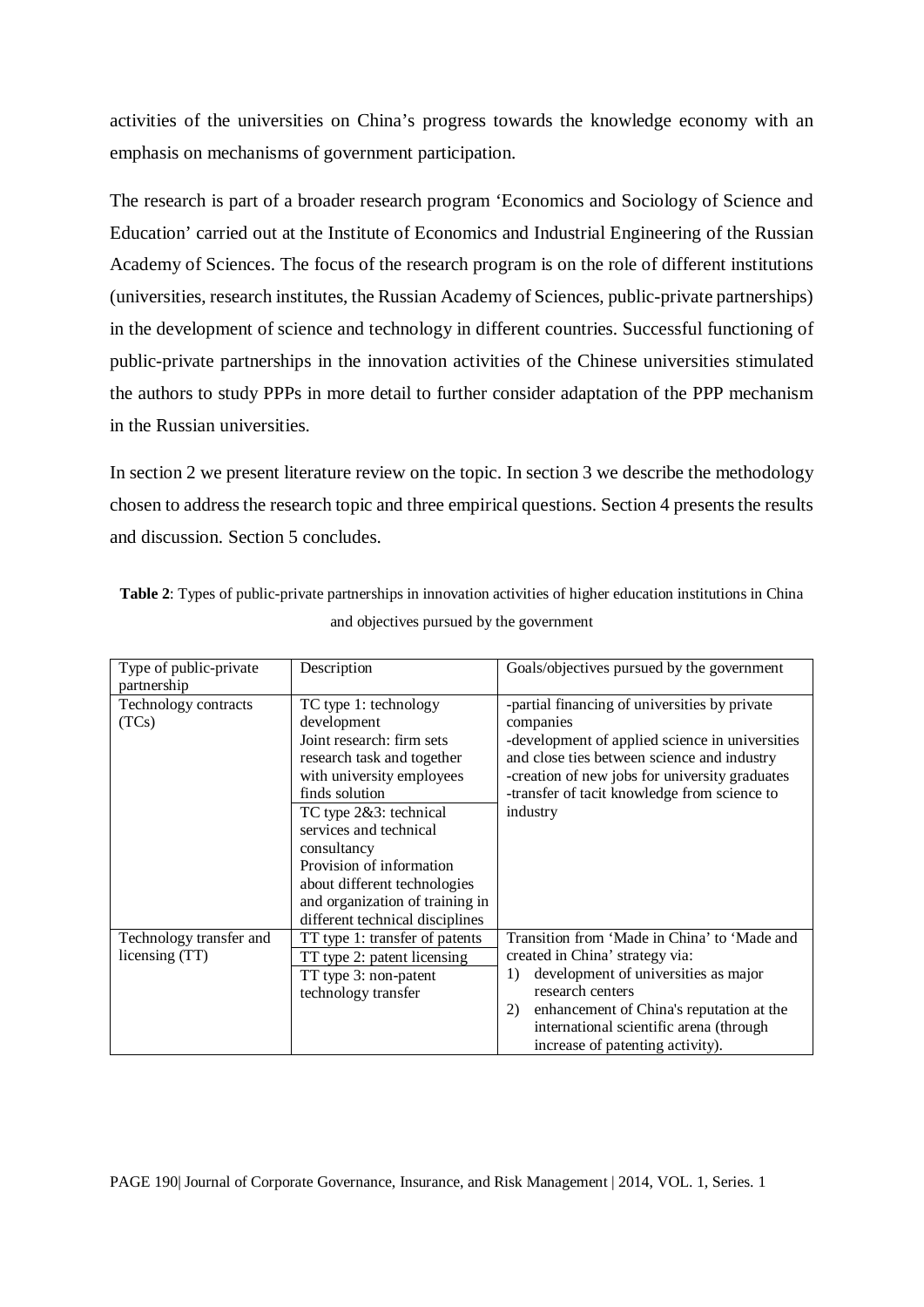| University-owned<br>enterprises                          | Enterprises-1. Universities'<br>factories and print shops that<br>existed in the 1980s<br>Enterprises-2. Joint ventures<br>between universities and<br>private companies<br>Enterprises-3. Firms founded<br>by university departments for<br>development of special<br>technologies<br>Main reason for establishment | From 1991 to 2000 the government promoted<br>creation of university-owned enterprises and<br>granted them a series of tax preferences in<br>order to:<br>1) attract additional financing to higher<br>education institutions<br>2) utilize special knowledge of university<br>researches in industry through employment of<br>professors as experts for private companies<br>3) accelerate development of applied research<br>via intensification of collaboration between                                                                                                                           |
|----------------------------------------------------------|----------------------------------------------------------------------------------------------------------------------------------------------------------------------------------------------------------------------------------------------------------------------------------------------------------------------|------------------------------------------------------------------------------------------------------------------------------------------------------------------------------------------------------------------------------------------------------------------------------------------------------------------------------------------------------------------------------------------------------------------------------------------------------------------------------------------------------------------------------------------------------------------------------------------------------|
|                                                          | of university-owned<br>enterprises was decrease in<br>government financing of<br>universities in the 1980s                                                                                                                                                                                                           | universities and industry<br>From 2001 on the basis of the decree of the<br>Ministry of Education of China the government<br>set the goal to change management structure of<br>enterprises in order to improve quality of their<br>operations                                                                                                                                                                                                                                                                                                                                                        |
| Joint research centers                                   | Research centers founded by<br>Chinese universities, domestic<br>industrial enterprises and<br>multinational corporations                                                                                                                                                                                            | -accelerated commercialization of domestic<br>technologies<br>-attraction of necessary financing to R&D of<br>higher education institutions<br>-provision of jobs for university graduates<br>-acquisition of management skills by university<br>personnel<br>-adaptation of foreign and creation of own<br>domestic technologies                                                                                                                                                                                                                                                                    |
| Independent universities<br>(colleges)                   | Higher education institutions<br>founded by state universities<br>with attraction of financing<br>from private companies.<br>Independent universities<br>function on the basis of 7<br>independencies                                                                                                                | -increase of population education level and<br>share of population with tertiary education<br>(long-term goal within a framework of<br>transition to the knowledge economy)<br>-development of vocational training programs<br>based on requirements and demands of<br>industrial enterprises<br>-creation of new professions, educational and<br>vocational programs in accordance with<br>requirements of private companies and<br>investors to graduates' skills and qualifications<br>-utilization of entrepreneurial skills of private<br>sector in management of independent colleges          |
| University-based<br>3)<br>science parks<br>(technoparks) | Physical place that supports<br>university-industry and<br>government collaboration<br>with the intent of creating<br>high technology economic<br>development and advancing<br>knowledge                                                                                                                             | -accelerated commercialization of technologies<br>developed by universities through foundations<br>of start-ups aimed at technology<br>implementation<br>-technology transfer from universities to private<br>companies<br>- development of entrepreneurial skills of<br>university graduates<br>-job placement of students returning from<br>abroad<br>-attraction of venture capital with assistance<br>from foreign university graduates<br>-increase of investor attractiveness of territories<br>where science parks are located<br>-development of innovation infrastructure of<br>territories |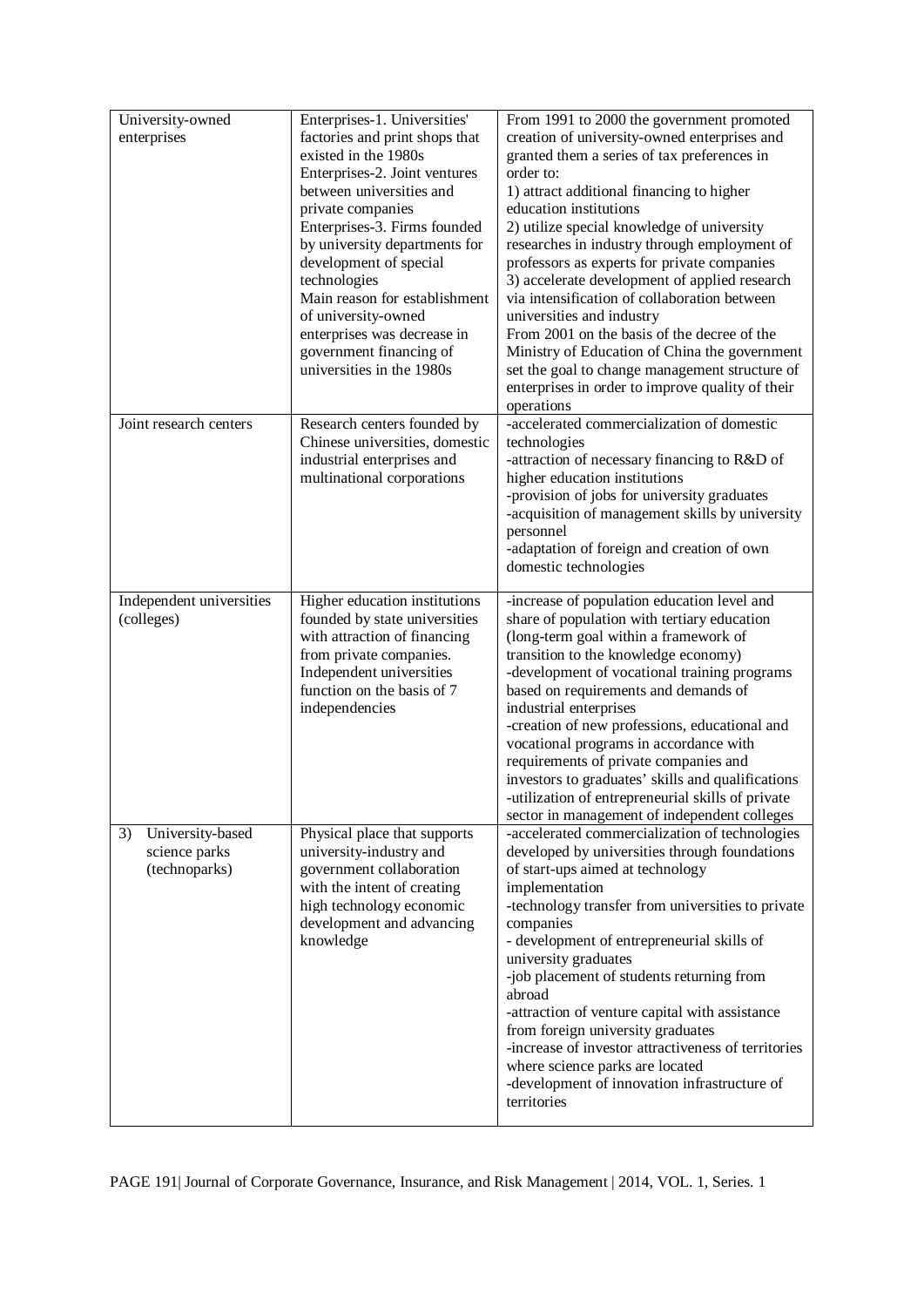oday the government continues to strongly support the development of the knowledge economy. China's official "Report on the implementation of the central and local budgets for 2013 and the draft central and local budgets for 2014" indicates that expenditures on science and technology, expenditure on education, and expenditure on health care from the government budget continue to rise (Report on execution, 2014). Figure 1 illustrates the dynamics for the years 2012-2014.



Figure 1: Expenditure on the knowledge economy from the budget in China, bn USD

Note: For the values for 2013 and 2014 an average exchange rate of CHY for the period January 1, 2013 to June 10, 2014 was used (1USD=6.23CNY); for the values for 2012 the official annual exchange rate was used (1USD=6.31 CNY).

Here we use the extended definition of the knowledge economy and include health care as an additional pillar. Expenditure on the knowledge economy are sum of expenditure on education, science and technology, and health care and do not include expenditure on ICT.

Source: (Report on the execution, 2014).

In conclusion, we find strong support for *Hypothesis 2.* The government is directly involved in building the knowledge economy in China. It simultaneously targets the four knowledge economy pillars and successfully develops them. The involvement of government ranges from

PAGE 192| Journal of Corporate Governance, Insurance, and Risk Management | 2014, VOL. 1, Series. 1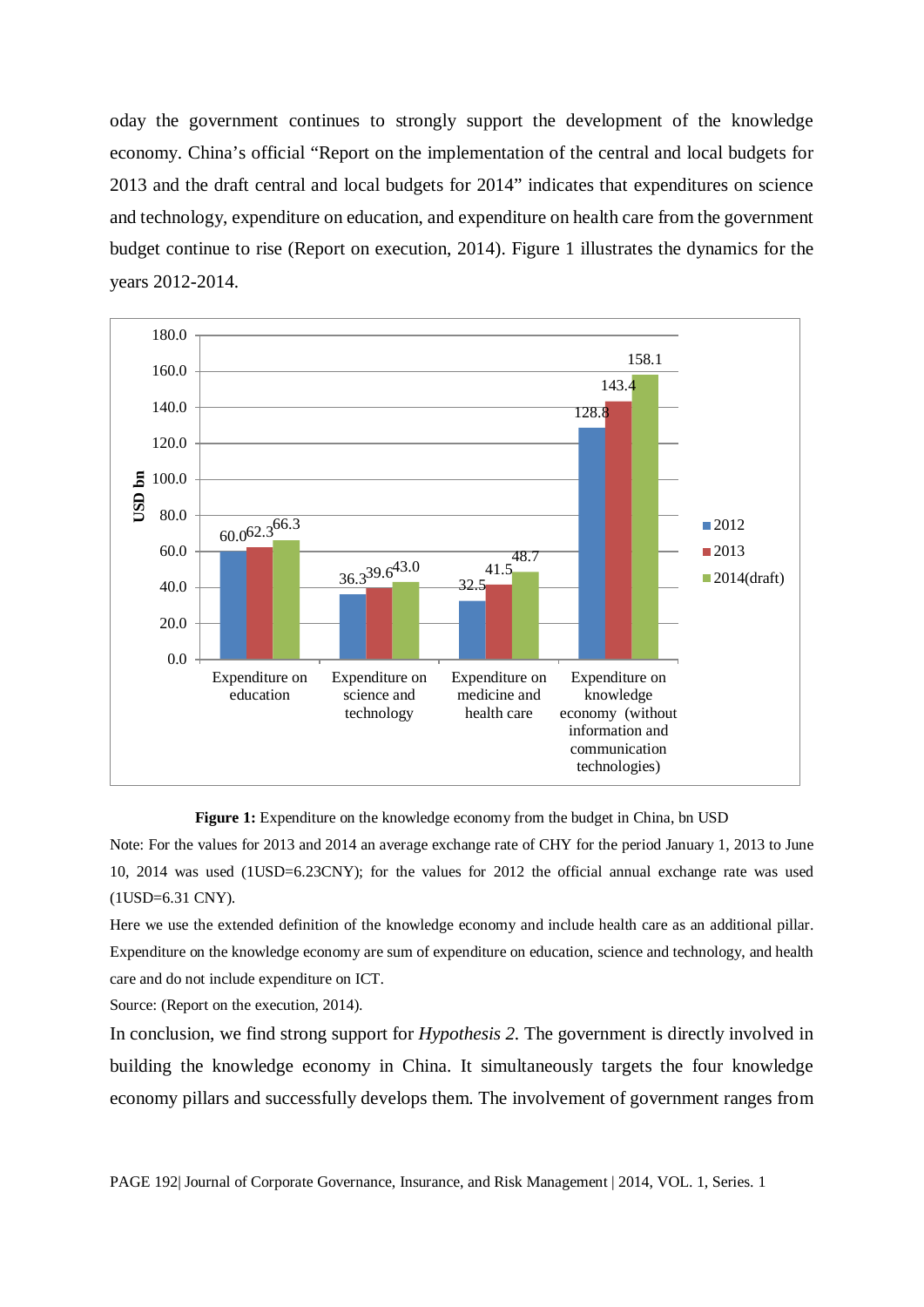legislation acts (as in case of joint research centers) to direct financing of activities (e.g. university R&D).

We now turn to Hypothesis 3 and will explore how public-private partnerships in innovation activities in the universities in China (Table 2) intensified the country's innovation activities in the past two decades. Each of the six types of partnership is discussed separately.

# *Technology contracts*

Technology contracts are arrangements between a university and a private company and can take form of technology development (solution of a research task set by the company by the university employees), provision of technical services and technical consultancy. From six types of PPPs technology contracts are major source of financing with funds of the private companies going into research and development activities of the universities. The money is spent on enhancing research capabilities of the universities and development of applied science research. Technology contracts also act as a mechanism of tacit knowledge transfer from science to industry.

# *Technology transfer and licensing*

Technology transfer mechanism as a form of PPP between universities and industry can take three district forms: transfer of patents, patent licensing, and non-patent technology transfer. From the point of view of realization of the government strategy of intensification of science and technology and progress towards the knowledge economy, the most important form of technology transfer was patenting of the scientific results. In the beginning of the 21 century the China lagged behind developed countries in licensing and patenting. In 2001 China had 1653 patents granted while Japan had 125704 patents and South Korea had 35900 patents granted (Xue, 2006). The government channeled financing into R&D activities of the universities, and expenditure on R&D in universities more than doubled from 2006 to 2010 (CNY 597.3 bn in 2010). The results were impressive. Today China has a reputation of major patent filer with 217000 patents granted in 2012. In 2010 the share of the universities in the total patents was 47% (Rossiya i Strany Mira, 2012).

With the bulk of new technologies created within the university the technology transfer today functions as technology commercialization mechanism in China. The new technologies form

PAGE 193| Journal of Corporate Governance, Insurance, and Risk Management | 2014, VOL. 1, Series. 1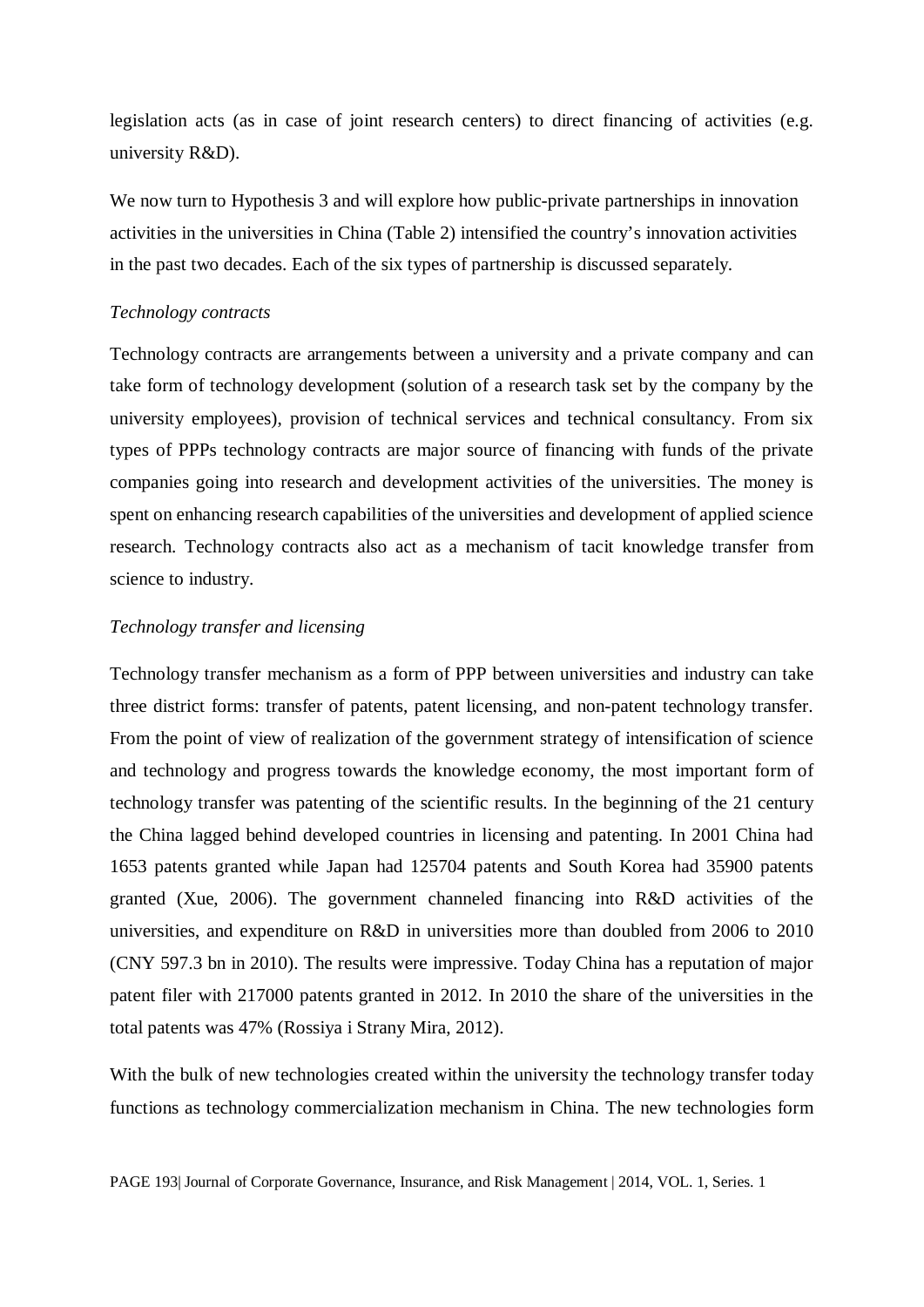basis of the China's technological platforms and lessen the country's dependence on the foreign technologies.

### *University-owned enterprises*

University-owned enterprises or university-affiliated enterprises are a unique Chinese form of public-private partnership. There is no formal definition of a university-owned enterprise and the concept embraces all enterprises that are created and, in one way or another, controlled by universities.

The process of development of university-affiliated enterprises was divided into three stages. First stage covered a period from the 1980s to the 1990s. A distinctive feature of the first period was a spontaneous development of firms in the form of 1) joint commercial entities between universities and outside enterprises; 2) technology development companies created by universities and university departments; and 3) university-owned factories. In the UNESCO study (In Search of the Triple Helix, 2011) the spontaneous development is explained by the absence of a market to buy or sell technologies during the 1980s. University-affiliated enterprises acted as one of mechanisms for exchange and implementation of technologies. In 1989 sales of the university-owned enterprises in China reached CNY 470 mln (Xue, 2006).

During the second stage (1991-2000) the government recognized the importance of the university-owned enterprises in the development of science and technology in China and promoted their establishment by giving them tax preferences. The government also created favorable working conditions for the university employees allowing them to simultaneously hold positions in the private firms and universities and participate in venture projects. Creation of the enabling environment resulted in the increase of the number of firms up to 5451 in 2000 with volume of sales reaching CNY 48.4 bn (Jin, 2013). By 2000 market for technologies was already in place in China and there was less need for the university-owned enterprises from the point of view of the government. During the period (2000-present) under pressure from the government some university-owned enterprises spun-off while others were forced to discontinue their existence. By 2009 the number of university-affiliated fell to 3643 but the volume of sales increased to CHY 141.2 bn.

# *Joint research centers*

PAGE 194| Journal of Corporate Governance, Insurance, and Risk Management | 2014, VOL. 1, Series. 1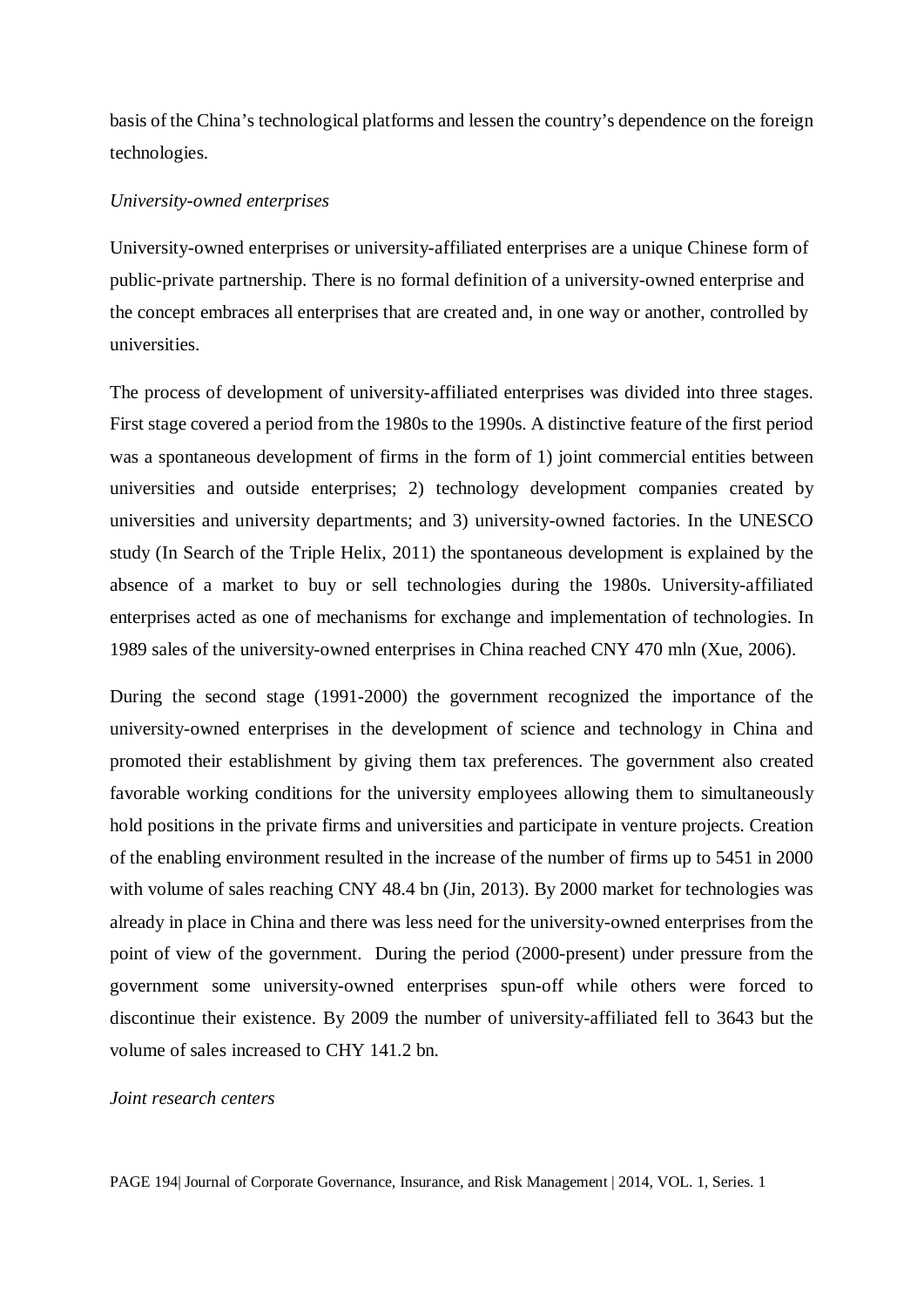Emergence and proliferation of joint research centers as a form of PPP between universities and private companies are linked to the two official measures: Action Scheme for Invigorating Education in the  $21<sup>st</sup>$  century launched by the Ministry of Education in 1999 and the decree on the Rules of Patenting for SMEs (similar to Bayh-Dole Act of the USA). Joint research centers have been proliferating since the late 1990s with joint research centers with multinational corporations among them. In 2011 Tsinghua University had 40 international research centers (Tsinghua university, 2009).

Major contribution of the Chinese universities into these research alliances is talented and highly qualified research personnel. Through the collaboration with private companies universities develop new ideas and the personnel acquire management skills. Recent graduates have opportunities to further advance their knowledge and practical skills by interning for the private firms. Creation and commercialization of new technologies that take place within joint research centers further promote the knowledge economy.

We must note, however, that Chinese universities vary in their prestige, quality of educational programs, and the level of qualification of their faculty. So far the most prestigious universities have been involved in research collaboration (Zhejiang University, Shanghai Tong University, Tsinghua University, etc.). Provincial universities are involved to a lesser degree. In order to further advance towards the knowledge economy China needs to raise the level of education and research in provincial university including via establishment of joint research centers.

# *Independent universities*

 $\overline{a}$ 

Independent universities or colleges<sup>[2](#page-7-0)</sup> represent another form of PPP that is unique for China. Independent colleges are financed by private companies but degrees are awarded by the state universities that act as parent institutions. Creation of first independent universities was initiated by institutions of higher education and not by any government legislation. City College of Zhejiang University in Hangzhou created in 1999 by a municipal government of Hangzhou, Zhejiang University, and Zhejiang Telecom Group, was the first independent college in China. Since 1999 the number of independent universities grew rapidly. In 2010 there were 323 independent universities in China (Baocun, 2012).

<span id="page-7-0"></span><sup>&</sup>lt;sup>2</sup> Majority of independent universities offer only bachelor's degree programs and therefore are colleges according to the definition of higher education institutions in the US and Western Europe.

PAGE 195| Journal of Corporate Governance, Insurance, and Risk Management | 2014, VOL. 1, Series. 1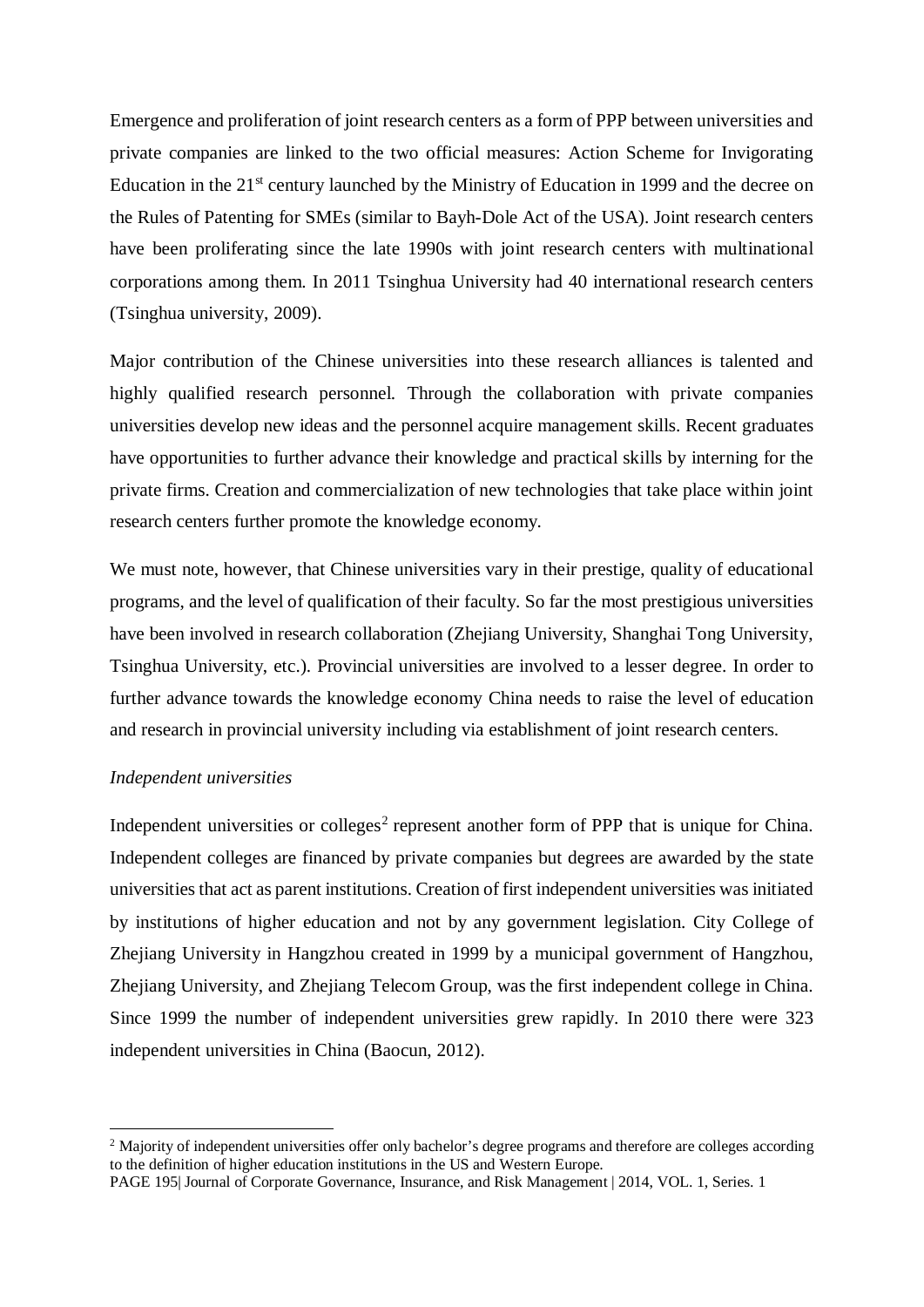From 1999 to 2002 independent colleges developed without any intervention from the government. After observing this process for a few years, at the end of 2002 the Ministry of Education officially approved the existence of independent universities that were defined as 'secondary undergraduate institutions, which are established according to new mechanisms and new models by state-owned colleges or universities' (Zhang and Adamson, 2011, p. 252).

The government viewed independent universities as a mechanism of improvement the overall education level in China and provision of additional places in tertiary education in response to the increased demand for education. The government planned to use independent universities to raise a share of population with tertiary education. An increase in the number of educational programs and institutions of higher education, including independent colleges, led to growth of the share of population aged 18-22 studying at universities from 12.5% in 2000 to 30% in 2010 (China Statistical Yearbook, 2012).

Government established a focus of independent institutions: they had to concentrate on educational programs of a practical character (polytechnic), while state universities could continue to concentrate on educational program in fundamental sciences. It was assumed that the development of independent colleges would promote accumulation of practical knowledge by students and that this practical knowledge would comply with the requirements of potential employees and the level of technological progress in China. Finally, the government aimed at using entrepreneurial skills of the private sector in management of independent colleges.

Today the experience of creation of independent universities as a form of public-private partnership could be considered successful. Independent universities rarely face financial difficulties and the quality of education is considered to be high. Also, since businesses can influence curriculum of independent institutions and tailor it to needs and requirements of the modern production, they willingly hire graduates of independent universities.

# *University science parks (technoparks)*

Process of creation of technoparks began in China during the last decade of the  $20<sup>th</sup>$  century. China's first university-based science park—Northeast University Science Park—was established in 1989 (Xue, 2006). The Chinese government was inspired by the success of Cambridge and Stanford science parks and played an active role in the process of creation of science parks. In 2000 a national certification program of university-based science parks began.

PAGE 196| Journal of Corporate Governance, Insurance, and Risk Management | 2014, VOL. 1, Series. 1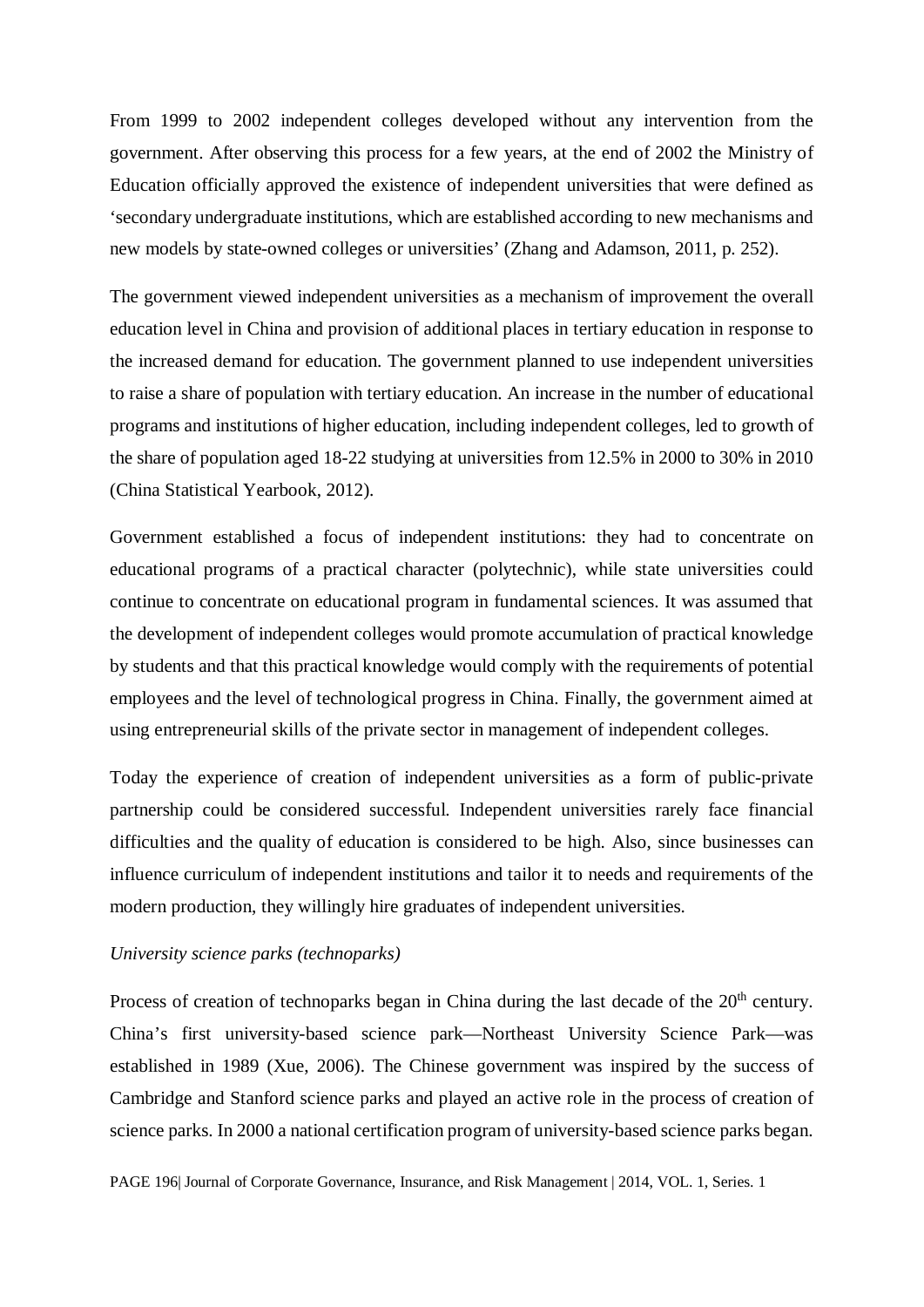In 2010 there were 86 university-based science parks in China with 4346 companies established on the premises of science parks (in 2002 there were 720 such companies) (Jin, 2013).

A model of a university-based science park in China and its main goals generally repeated the agenda of the Western science parks. Among the goals were: company spin-offs; collaboration between universities and private companies; and commercialization of research results at local and international markets. However, Chinese technoparks also possess a unique countryspecific feature in relation to the knowledge economy. Science parks became places of employment for the students returning from abroad. Many highly qualified scientists with doctoral degrees in basic and applied sciences from Western universities and high potential for new knowledge generation founded high-tech companies in science parks. Recognizing the potential of the returning graduates the government monitors the process of attraction of foreign-university graduates to science parks (Van Essen, 2007).

During the past decade the Chinese university-based science parks received various grants from the government and participated in a series of innovation projects. Despite the fact that some science parks failed to develop in accordance with the government of objectives, others (with Zhongcuancun Science Park among them) became growth poles for the accelerated innovative development of the territories.

Based on the study of the six private public partnerships in innovation activities of the universities in China we find support for *Hypothesis 3* and confirm that PPPs has played an important role in the creation of the knowledge economy in China.

# **5. CONCLUSION**

The study explored China's progress towards the knowledge economy with an emphasis on education and innovation pillars. According to the international rankings that reflect countries' progress towards the knowledge-based society  $-$  Knowledge Economy Index, Global Competitiveness Index and Human Development Index ─ advancement of China is evident. In 2012 China was placed higher than its BRICs partners (Russia, India, and Brazil) in the Global Competitiveness Index ranking.

PAGE 197| Journal of Corporate Governance, Insurance, and Risk Management | 2014, VOL. 1, Series. 1 The government has played the leading role in the creation of the knowledge economy over the past 20 years and continues to do so today. With its new economic model 'Made and Created in China' that replaced the old 'Made in China' model the government has enacted new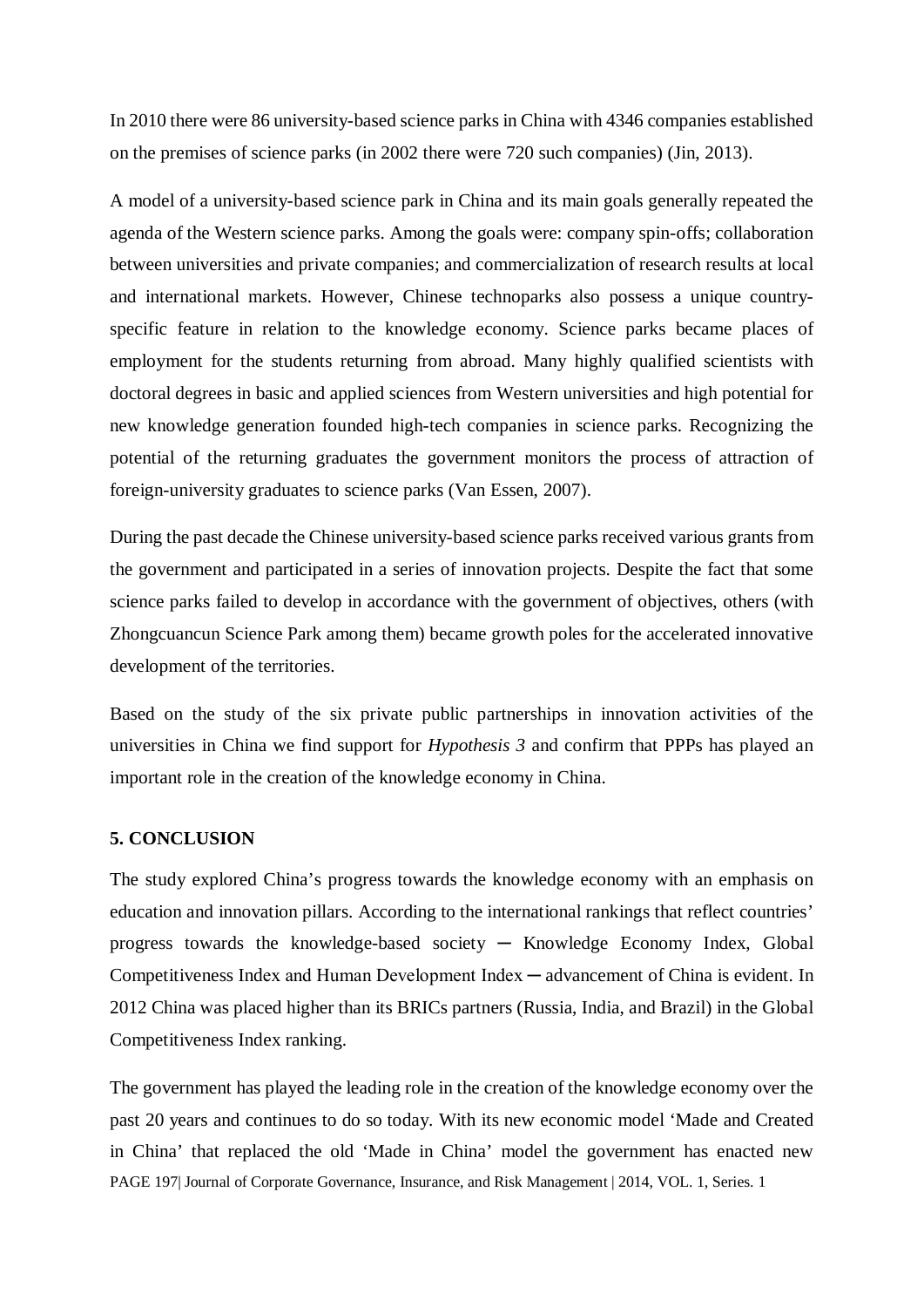legislation in science and education sectors, intensified R&D activities, technology transfer and commercialization, and initiated reforms of the education sector aiming at greater share of people with tertiary education. In 2013 total expenditure on education and science accounted for 4.46% of the total budgetary expenditure and further growth of the share to 5.1% is projected for  $2014^3$  $2014^3$ .

Public-private partnerships positively impacted the construction of the China's knowledge economy. While some of PPPs mechanisms contributed to innovation development during some period of time (as in case of university-owned enterprises functioning as technology transfer mechanisms up to 2000) others had a long lasting effect (i.e. increase in tertiary enrolment through independent universities).

However, several problems with regard to the creation of knowledge economy remain and should be addressed. Of particular importance is an uneven development of the country with the capital and large cities having advanced much more than provincial towns and rural settlements. This calls for special attention from the government. Development and financial support of provincial universities can lay foundation for rising average education level which still remains low in comparison to the developed countries.

The study has important policy implications. First, China's experience demonstrates that government has to lead the reforms of science and education sector to further advance towards the knowledge economy. Second, other countries, including Russia, can seriously consider adapting public-private partnership mechanisms to develop innovation activities of the universities. In their future work the authors plan to explore how some of the country specific public-private partnerships can be implemented in Russia.

#### **Acknowledgement**

This paper was prepared within the framework of the program of the Presidium of the Russian Academy of Sciences No. 35 "Economics and sociology of science and education".

# **REFERENCES**

 $\overline{a}$ 

Bai, C. (2011), "An overview of S&T innovations in China", paper presented at the 4th

<span id="page-10-0"></span><sup>&</sup>lt;sup>3</sup> Authors' calculations based on (Report on execution, 2014).

PAGE 198| Journal of Corporate Governance, Insurance, and Risk Management | 2014, VOL. 1, Series. 1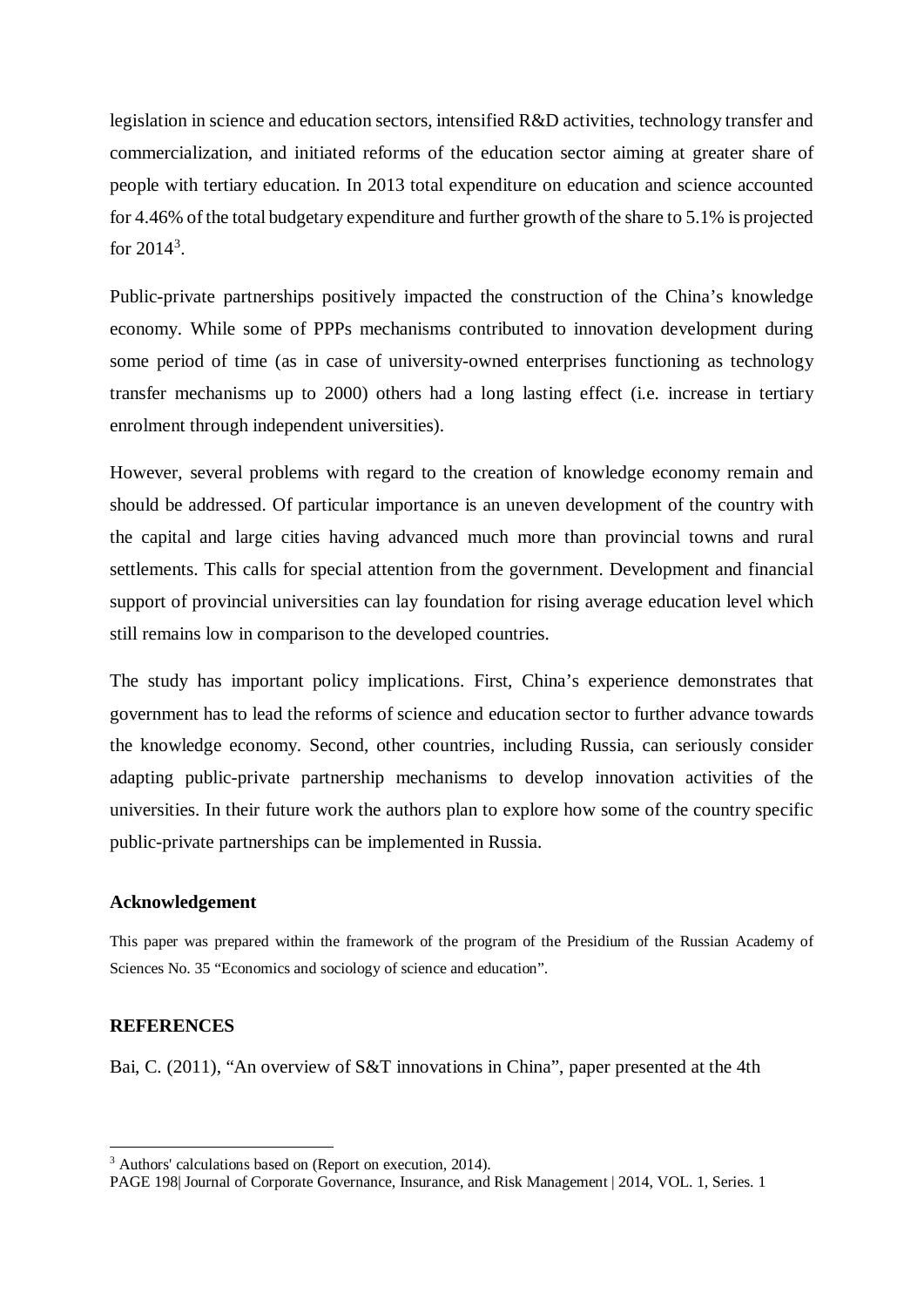Innovation Conference, 8 August, Sao Paolo, Brazil, available at: http://www.inovacaonaindustria.com.br/portal/wp-content/uploads/2011/08/An-Overviewof-ST-and-Innovation-in-China\_BAIChunli.pdf (accessed 11 June 2014).

Baocun, L. (2012), "Independent colleges in China: an innovation or freak", paper presented at the 56th Annual Conference of the Comparative and International Education Society, 22 April, San Juan, Puerto Rico, available at: http://citation.allacademic.com/meta/p556423\_index.html (accessed 11 June 2014).

China Statistical Yearbook 2011 (2012), National Bureau of Statistics of China, Beijing.

- Chen, D. and Dahlman, C. (2005), "The knowledge economy, the KAM methodology and World Bank operations", working paper, The World Bank, Washington DC, 19 October.
- Dalhman, C. and Aubert, J.-E. (2001), China and the Knowledge Economy: Seizing the  $21<sup>st</sup>$ Centrury, World Bank Publication, Washington DC.
- Dunning, J.D. (ed) (2000), Regions, Globalization, and the Knowledge-Based Economy, Oxford University Press, New York.
- Human Development Report 1998 (1998). Oxford University Press, New York.
- Human Development Report 2013. The Rise of the South: Human Progress in the Diverse World (2013), UNDP, New York.
- Jaffe, A. and Trajtenberg, M. (2002), Patents, Citations, and Innovations. A Window on the Knowledge Economy, MIT Press, Cambridge, Massachusetts.
- Jin, H. (2013), "Entrepreneurial universities and industrial creation in China", working paper № 166, Hitotsubashi University, Tokyo, March.
- Kaneva, М. (2014), "Gosudarstvenno-chastnoe partnerstvo v innovatsionnoj deyatel'nosti vuzov Kitaya" [Public-private partnership in innovation activities in the Chinese higher education institutions], Vestnik Novosibirskogo Gosudarstvennogo Universiteta. Seriya: Sotsial'no-ehkonomicheskie Nauki [Herald of Novosibirsk State University. Social and Economic Sciences Series], Vol. 14, Issue 1, pp. 69-80 (in Russian).
- Kaneva, M. and Untura, G. (2014), "Public-private partnership in innovation activities of the universities in China" in Economic and social development: 6th International scientific conference of economic and social development and 3rd Eastern European ESD conference: business continuity (Vienna, 24-25 April 2014): book of proceedings [Electronic resource], VADEA, Varazdin, pp. 594-604.

Kochetkov, G.B. (2013), "SSHА: novaya rol' universitetov v innovatsionnom razvitii" [The

PAGE 199| Journal of Corporate Governance, Insurance, and Risk Management | 2014, VOL. 1, Series. 1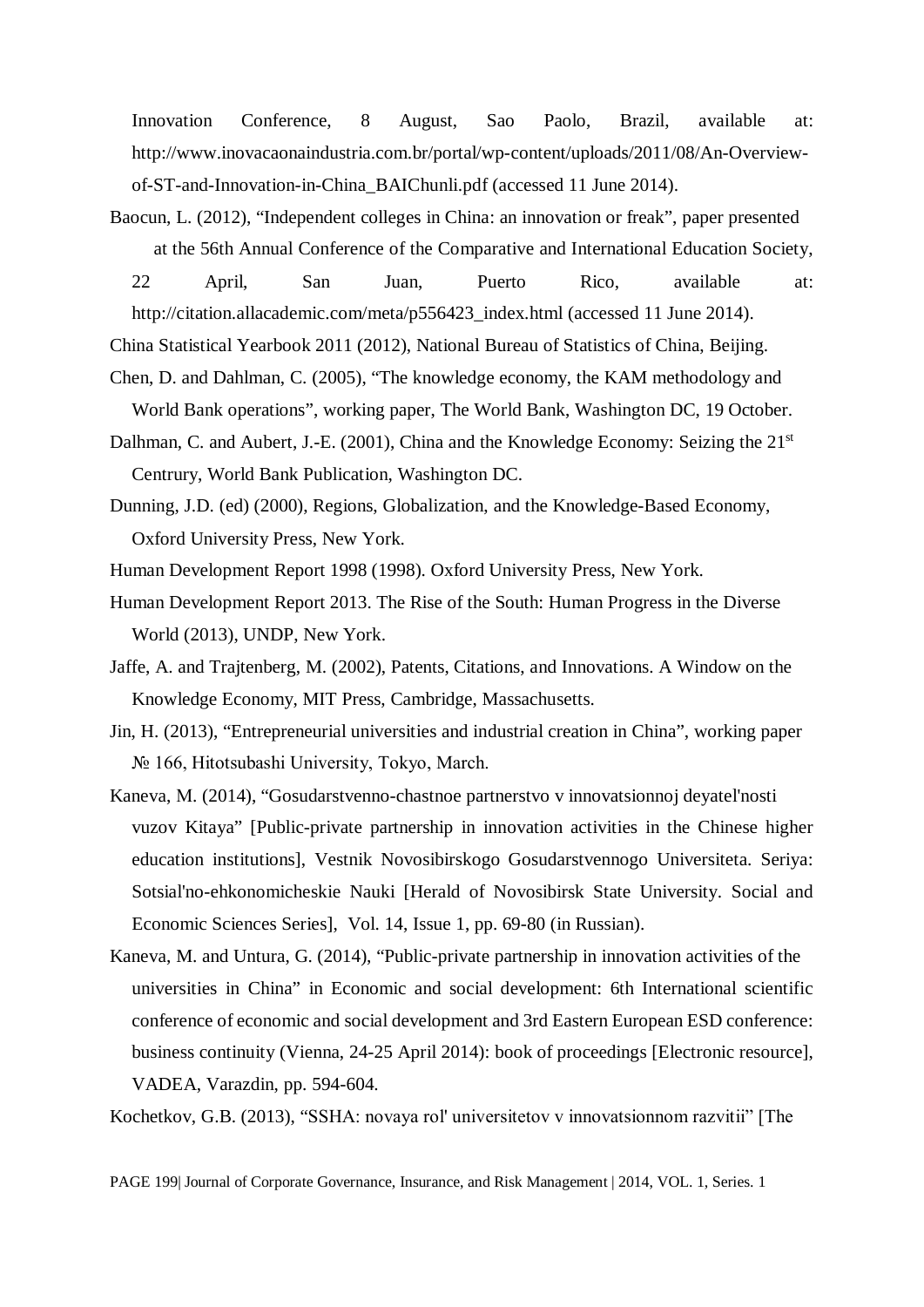United States: new role of university in innovation development], in Milner, B. Z, (Ed), EHkonomika Intellektual'nye Resursy, Upravlenie Znaniyami [Economics of Intellectual Resources: Knowledge Management], Infra, Moscow, pp. 405-423 (in Russian).

- Kuleshov, V.V., Untura, G.А., Evseenko А.V. (2012), "Nauka, obrazovanie, innovatsionnye tsentry: regional'nye aspekty integratsii" [Science, education, and innovation centers: aspects of integration], EHKO [EKO], No. 9, pp. 95-114 (in Russian).
- Li, T. (2003), In Search of Reforms' Directions and Open Policy, Volume 2, Social Science Documentation Publishing House, Moscow.
- Li, T. (ed) (2010a), Tieying Reforming China: Major Events (1978-1991), Volume 3, Enrich Professional Publishing, Hong Kong.
- Li, T. (ed) (2010b), Tieying Reforming China: Major Events (1992-2004), Volume 4, Enrich Professional Publishing, Hong Kong.
- Martin, M. (ed) (2011), In Search of the Triple Helix. Academia-Industry-Government Interaction in China, Poland, and the Republic of Korea, UNESCO, Paris.
- Park, S.-C. (2012), "Competitiveness of East Asia science cities: discourse on their status as global or local innovative clusters", AI & Society, Vol. 27, Issue 4, pp. 451-464.
- Porter, M. and Schwab, K. (ed) (2008), The Global Competitiveness Report 2008-2009, World Economic Forum, Geneva.
- The Knowledge-Based Economy (1996), OECD, Paris.
- Ramesh, S. (2013), "China's transition to knowledge economy", Journal of Technology Transfer, Vol. 4, Issue 3, pp. 473-491.
- Report on the execution of the central and local budgets for 2013 and the draft central and local budgets for 2014 (2014), available at <http://russian.news.cn/china/2014-> 03/15/c\_133188856.htm, March 15 (accessed 11 June 2014)
- Rossiya i Strany Mira [Russia and Countries of the World]: Statistical Yearbook 2012 (2012), Rosstat, Moscow (in Russian).
- Sala-i-Martin, X. (ed) (2003), Global Competitiveness Report 2003-2004, World Economic Forum, Geneva.
- Saisana, M. and Munda, G. (2008), "Knowledge Economy: Measures and Drivers. Joint Research Commission Scientific and Technical Reports, The European Commission, European Communities, Luxembourg.
- School enrolment, tertiary (% gross) (2014), available at:

PAGE 200| Journal of Corporate Governance, Insurance, and Risk Management | 2014, VOL. 1, Series. 1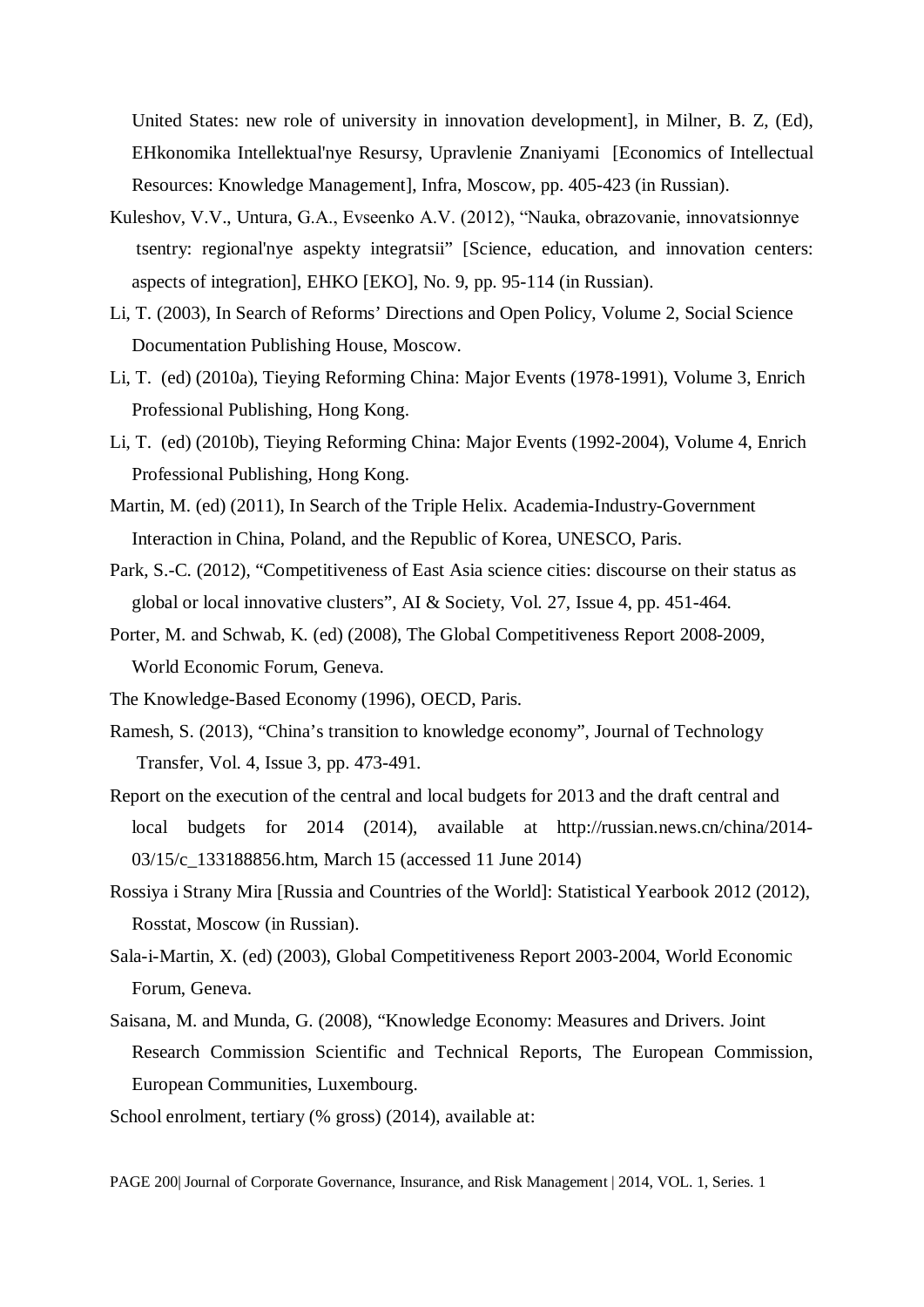[http://data.worldbank.org/indicator/SE.TER.ENRR last updated January 2014](http://data.worldbank.org/indicator/SE.TER.ENRR%20last%20updated%20January%202014) (accessed 11 June 2014).

- Schwab, K. (ed) (2012), The Global Competitiveness Report 2012-2013, World Economic Forum, Geneva.
- Smith, K. (2002), "What is the 'knowledge economy'? Knowledge intensity and distributed knowledge bases", discussion paper No. 2002-06, Institute for New Technologies, the United Nations University, Maastricht, June.
- Teece, D. (1998), "Capturing value from knowledge assets: the new economy, markets for know-how, and intangible assets, California Management Review, Vol. 40 No. 3, pp. 55-82.
- Tao, R. (2005), "Probing the emergence and development of independent institutions" (Master thesis), Nanjing Normal University, Nanjing.
- The knowledge economy index, available at: http:// http://info.worldbank.org/etools/kam2/KAM\_page5.asp, last updated January 2012 (accessed 11 June 2014).
- Tsinhua university. (2009), available at<http://is.tsinghua.edu.cn/EN/general/tsinghua.html> (accessed 11 June 2014).
- Untura, G.A. and Evseenko, A.V. (ed) (2011), Innovatsionnyj Vektor Ehkonomiki Znaniya [Innovation Vector of the Knowledge Economy], SB RAS Publishing, Novosibirsk (in Russian).
- Untura, G.A. (2009), "Ehkonomika znanij v Kitae i Rossii: problemy i perspektivy" [The knowledge economy in China and Russia: problems and perspectives", Prostranstvennaya Ehkonomika [Spatial Economy], Vol. 4, pp. 88-105 (in Russian).
- Untura, G.A. (2013), "World tendencies of education and regional experience of NSU: from basic researches to innovations" Applied and fundamental studies : proceedings of the 2nd International Academic Conference, March 8-10, 2013, St. Louis, Missouri, USA / ed. by Y. Maximov, Science and Innovation Center Publishing House, St. Louis, Vol. 2., pp. 217- 225.
- Van Essen, C. (2007), "The development and diversity of science parks in China: three cases" (Master thesis), Erasmus University, Rotterdam.
- Wang, H. and Zhou, Y. (2009), "University-owned enterprises as entry point to knowledge economy in China", Science and Public Policy, Vol. 36 No. 2, pp. 103-108.
- Wu, W. (2010), "Higher education innovation in China", available at

PAGE 201| Journal of Corporate Governance, Insurance, and Risk Management | 2014, VOL. 1, Series. 1